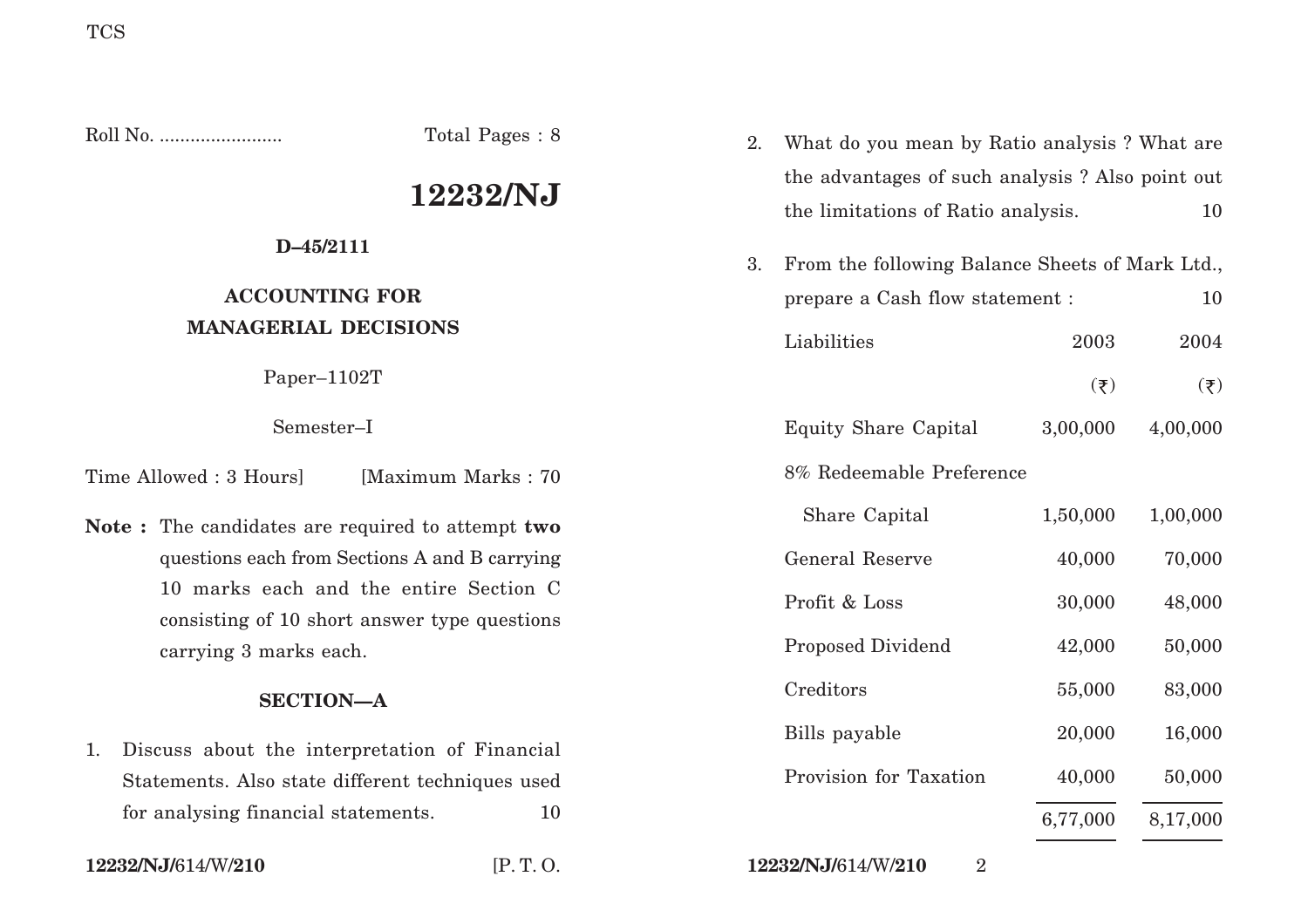| $\operatorname{Assets}$ | 2003           | 2004                 |
|-------------------------|----------------|----------------------|
|                         | $(\bar{\tau})$ | $(\bar{\mathbf{z}})$ |
| Goodwill                | 1,15,000       | 90,000               |
| Land & Building         | 2,00,000       | 1,70,000             |
| Plant                   | 80,000         | 2,00,000             |
| Debtors                 | 1,60,000       | 2,00,000             |
| Stock                   | 77,000         | 1,09,000             |
| <b>Bills Receivable</b> | 20,000         | 30,000               |
| Cash in hand            | 15,000         | 10,000               |
| Cash in Bank            | 10,000         | 8,000                |
|                         | 6,77,000       | 8,17,000             |

Additional Information :

- (a) Depreciation of  $\overline{\xi}10,000$  and  $\overline{\xi}20,000$  have been charged on Plant and Land & Buildings in 2004.
- (b) An interim dividend of  $\overline{\tau}20,000$  has been paid in 2004.
- (c)  $\overline{\xi}35,000$  Income tax was paid during 2004.
- **12232/NJ/**614/W/**210** 3 [P. T. O. **12232/NJ/**614/W/**210** 4

| 4. | From the following Information calculate : |                          |           |  |
|----|--------------------------------------------|--------------------------|-----------|--|
|    | (a) $P/V$ ratio.                           |                          |           |  |
|    | (b) Break-even point                       |                          |           |  |
|    | (c) Margin of Safety.                      |                          |           |  |
|    | Total sales                                |                          | ₹3,60,000 |  |
|    | Selling price per unit                     | $\overline{\phantom{0}}$ | ₹100      |  |
|    | Variable cost per unit                     | $\overline{\phantom{0}}$ | ₹ $50$    |  |
|    | Fixed cost                                 |                          | ₹1,00,000 |  |

## **SECTION—B**

- 5. Discuss the concept of Strategic Cost Management. What are the key elements in Strategic Cost Management ? 10
- 6. What is meant by Zero base Budgeting ? What are the different steps involved in it ? Also state, how it is useful to the Business. 10
- 
-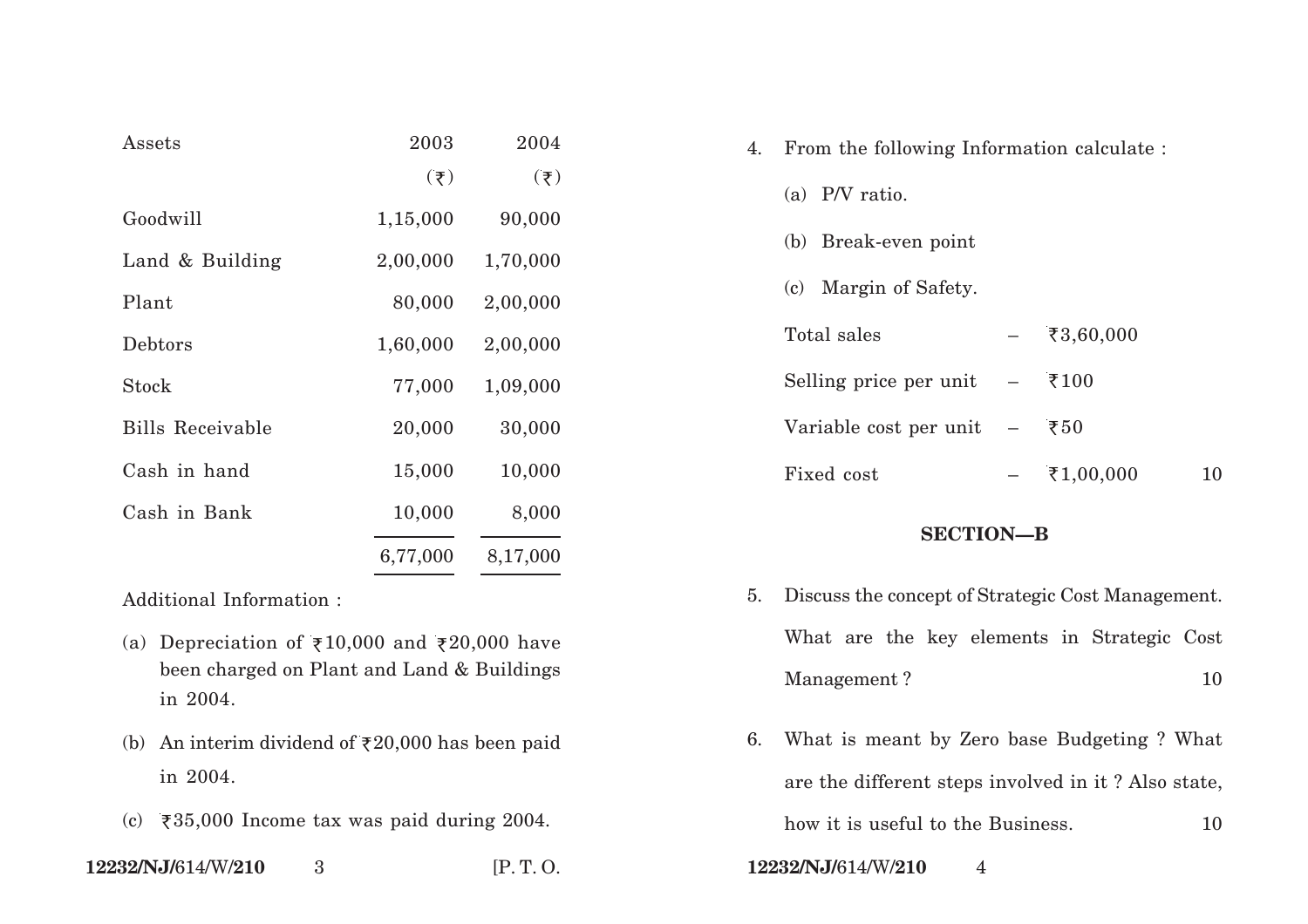| 7. | The expenses for the production of 5,000 units in                          |                         | 8.  | The following is a Con                          |  |
|----|----------------------------------------------------------------------------|-------------------------|-----|-------------------------------------------------|--|
|    | a factory are given as follow:                                             | 10                      |     | Cost Accountant of Dep                          |  |
|    |                                                                            | Per unit $(\bar{\tau})$ |     | (a) Overhead directly                           |  |
|    | Material                                                                   | 50                      |     | to Department X:                                |  |
|    | Labour                                                                     | 20                      |     | Indirect Labour (Jo<br>Overtime charges         |  |
|    | Variable overheads                                                         | 15                      |     | Depreciation on eq                              |  |
|    | Fixed overheads $(\overline{\xi}50,000)$                                   | 10                      |     | (b) Allocated factory of<br>(38% of factory spa |  |
|    | Administrative expenses (5% variable)                                      | 10                      | (c) | Allocated overhead                              |  |
|    | Selling expenses (20% fixed)                                               | 6                       |     | Repair shop<br>$(62\% \text{ of repairs in})$   |  |
|    | Distribution expenses (10% fixed)                                          | $\overline{5}$          |     | shop done for Depa                              |  |
|    | Total cost of Sales per unit                                               | ₹116                    |     | (d) Allocated office and<br>administration ove  |  |
|    | You are required to prepare a Budget for the<br>production of 7,000 units. |                         |     | (on an agreed basis<br>Total Department         |  |
|    | 12232/NJ/614/W/210<br>5                                                    | [P.T. O.                |     | 12232/NJ/614/W/210<br>6                         |  |

| 8. The following is a Control report prepared by a |
|----------------------------------------------------|
| Cost Accountant of Department X in a factory :     |

 $(\overline{\xi})$   $(\overline{\xi})$ 

|     | (a) Overhead directly (assigned                      |       |        |
|-----|------------------------------------------------------|-------|--------|
|     | to Department X:                                     | 1,000 |        |
|     | Indirect Labour (Job tickets)                        | 900   |        |
|     | Overtime charges                                     | 100   |        |
|     | Depreciation on equipments                           | 500   | 2,500  |
| (b) | Allocated factory overhead<br>(38% of factory space) |       | 4,300  |
| (c) | Allocated overhead of                                |       |        |
|     | Repair shop                                          |       | 1,200  |
|     | $(62\% \text{ of repairs in repair})$                |       |        |
|     | shop done for Department X)                          |       |        |
| (d) | Allocated office and                                 |       |        |
|     | administration overheads                             |       |        |
|     | (on an agreed basis)                                 |       | 5,000  |
|     | <b>Total Department expenses</b>                     |       | 13,000 |
|     |                                                      |       |        |